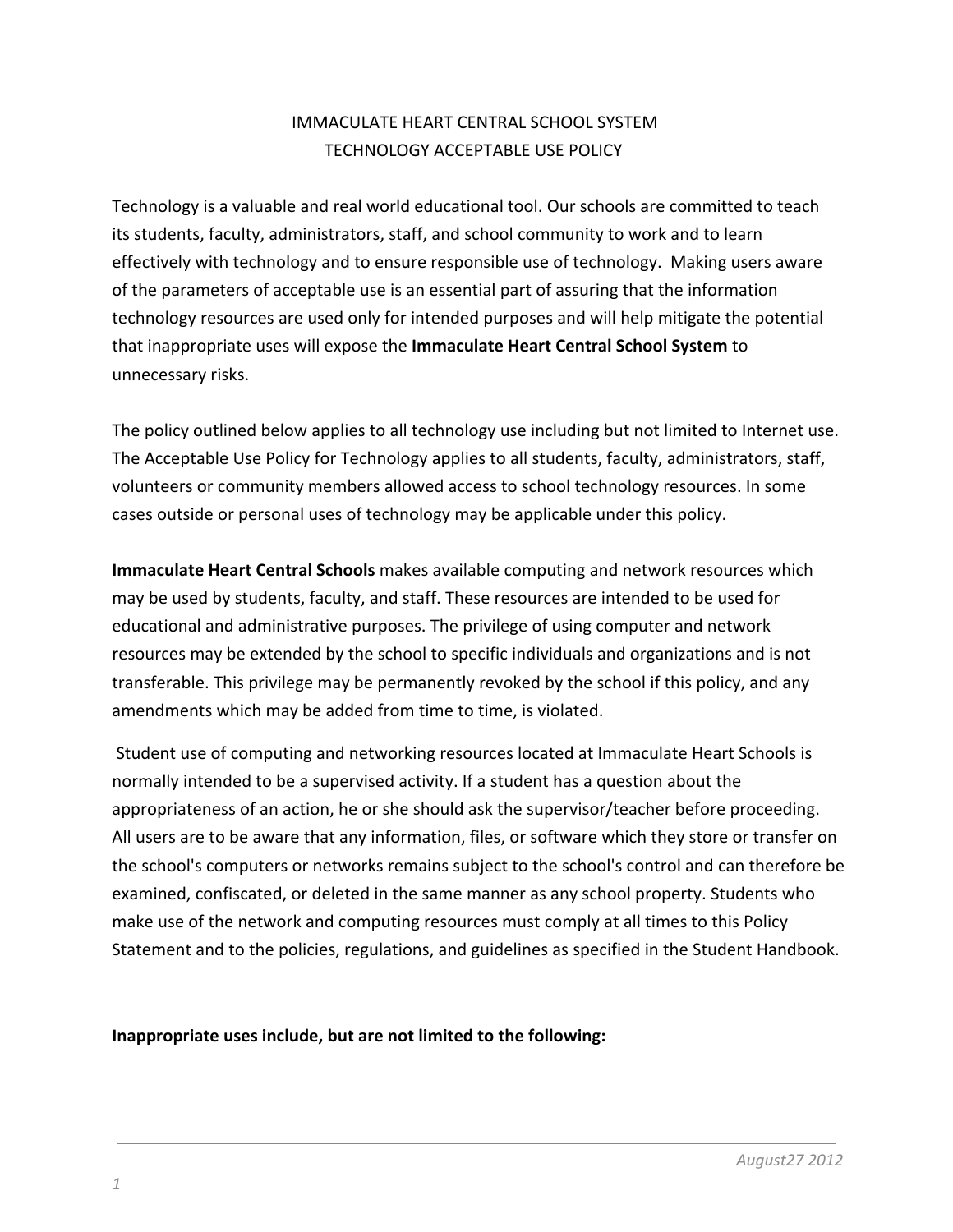**Immaculate Heart Central Schools** utilizes internet filtering software to monitor, restrict and protect users from exposure to controversial online content by intercepting and blocking attempts to view particular web pages, with controls usually unable to be disabled except by an administrator. In addition to filtering content, Internet filters can also help manage with whom computer users can communicate and how long a computer may be used. Knowingly tampering or bypassing the filtering system while using Immaculate Heart technology is a violation of this Acceptable Use Policy

## ACTS AND MATERIALS INCONSISTENT WITH THE SCHOOL'S MISSION

The uses of school resources to access, save, or transfer information which is contrary to the school's mission and philosophy is inappropriate. If the appropriateness of either information or its source is questionable to a student, he or she should check with the supervisor/teacher before proceeding.

#### UNLAWFUL USE

School resources are not to be used in a manner which violates Canon Law and when applicable local, state, or federal constitutional law. There are currently many levels of law which govern certain aspects of computer use. The school may be bound to report any violations of such laws if they occur.

#### HARASSMENT

The school's technological resources must not be used in a manner which is harassing to others. This includes posting images or electronic mail messages intentionally to harass others. Displaying images, sounds, or messages on a computer in a public area which harass others who share that area is also prohibited. Users should presume that their electronic correspondence is the legal equivalent of publicly spoken or written words.

#### SYSTEM SECURITY

Reasonable efforts must be made by all users to preserve the overall security of the system.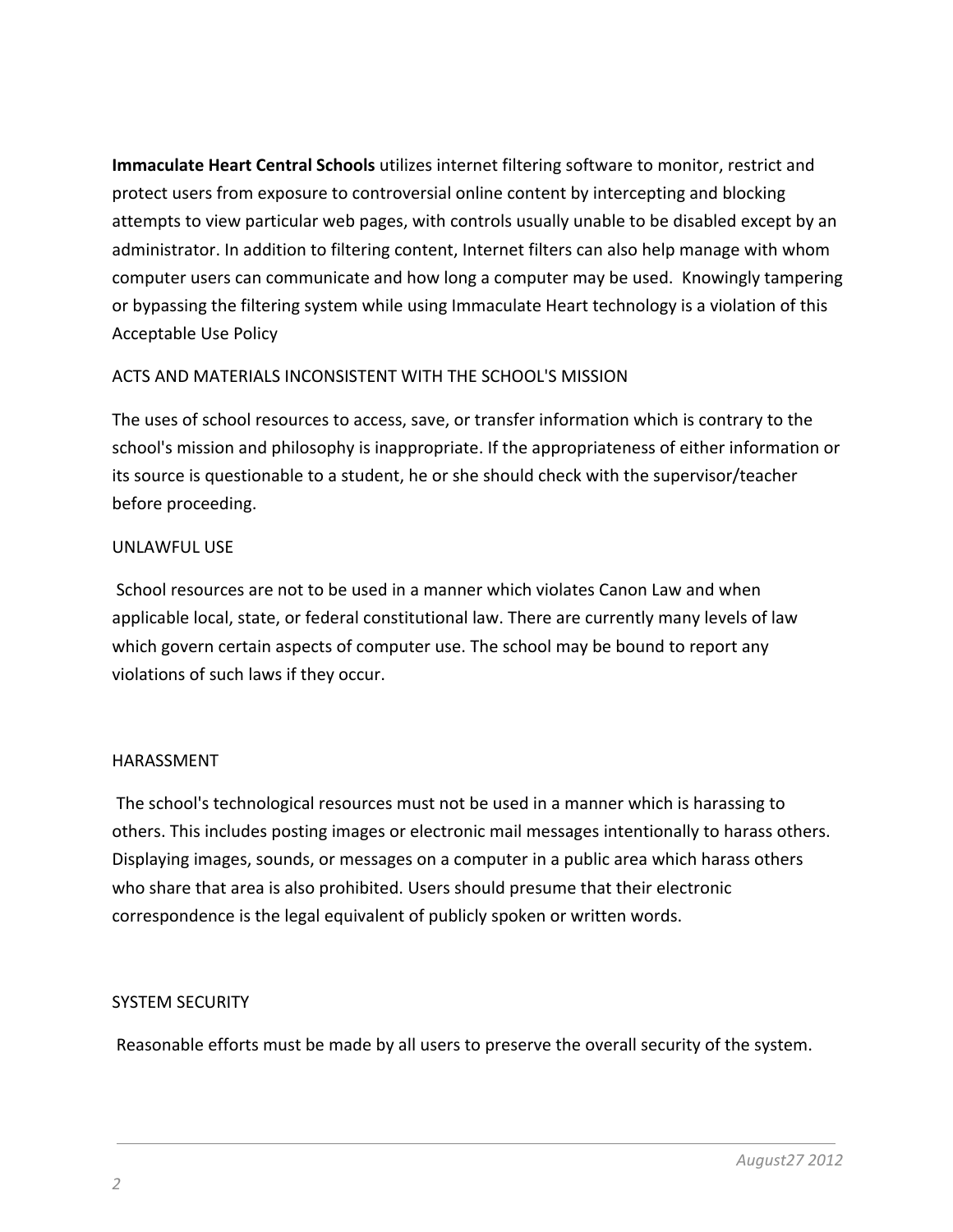This includes maintaining an updated, proper, and secure password. Passwords should be changed often and never shared. A forgotten password or unauthorized use of a password should be reported immediately to a system administrator. Attempts to access information, files, or systems areas which are beyond the level of security which a user has been granted will be considered a forfeit of system privileges. If you encounter or observe a gap in network security, report that fact immediately to a system supervisor.

#### PRIVACY

No one must intentionally seek information about, browse, obtain copies of, or modify files, passwords, or other data unless specifically authorized to do so by those individuals. Users should be aware that the absolute privacy of electronic information cannot be guaranteed and depends largely on the security measures the users themselves follow. A system administrator may, to the extent permitted by law, assume access rights to a user's private files when required for the maintenance of the school's data resources, in emergencies, or in the course of investigating possible wrongdoing.

## MISUSE

Use of the school's computing resources for activities which interfere with their primary educational and administrative use shall be considered misuse. This includes game playing, the use of the school's computer resources for personal work, and mailing or printing excessive messages or documents. All users must be sensitive to the special need for software and services available in only one location, and they must be willing to cede access to those whose work requires these special items. All users must refrain from any action which interferes with the supervisory or accounting functions of the systems or is likely to have such effects.

## POSTING INFORMATION ON THE INTERNET

The internet is a public forum with unrestricted access. For this reason, **Immaculate Heart Central Schools** restrict permission for posting of information related to the school, the staff and the students on the Internet. No person is permitted to use images of the school, the school logo or seal, school staff or students in any form without specific written permission from the school administration. The posting of any such information on any website, bulletin board,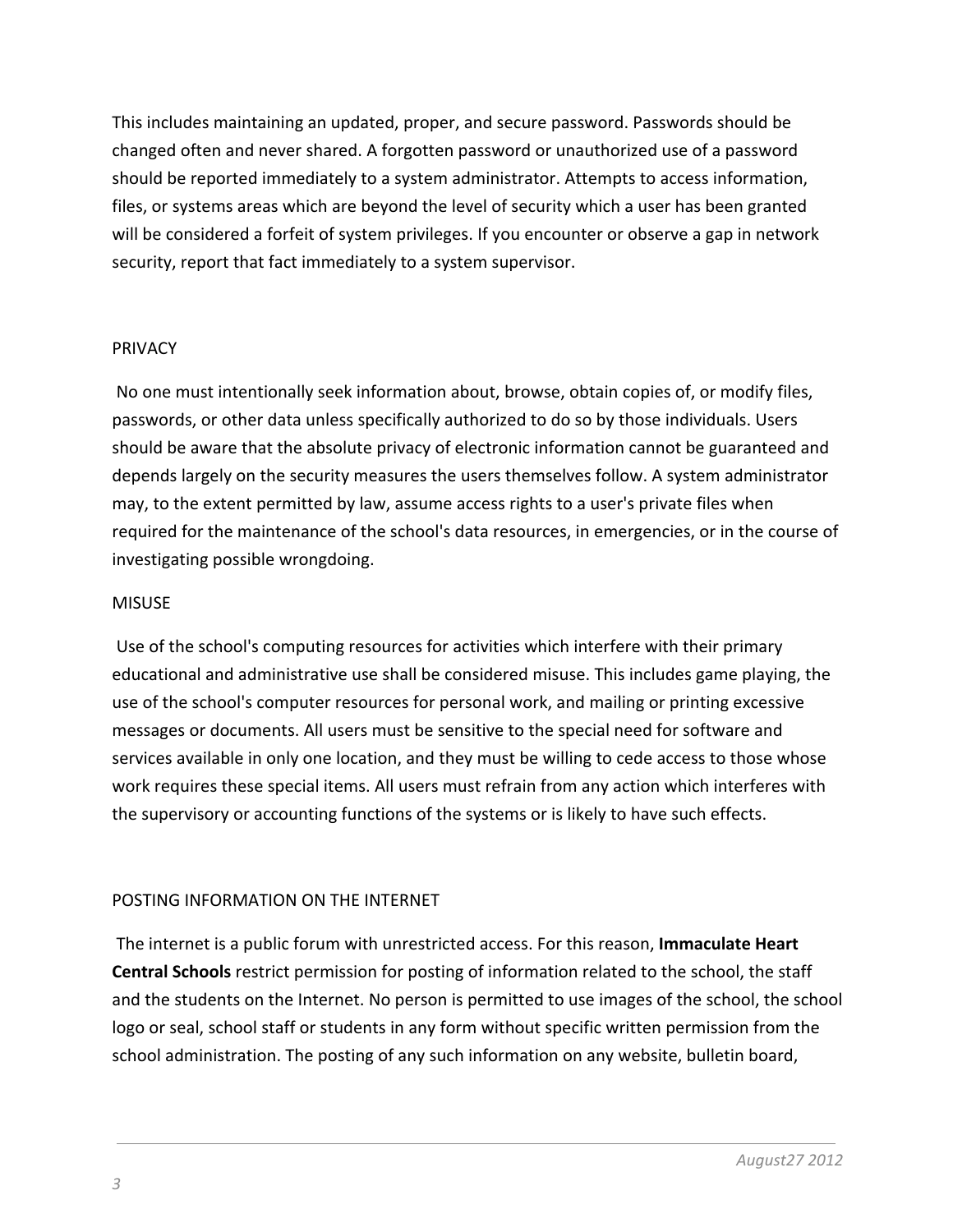chat-room, email, or any other messaging system without permission, or posting or transmission of images or information in any forms related to the school, staff or students that are defamatory, scurrilous, pornographic, or which could be construed as threatening or impugning the character of another person is prohibited and will make any person involved in the posting or transmission of such subject to disciplinary action deemed appropriate by the administration of the school which may include referral to law enforcement agencies

## PERSONAL USE OF SOCIAL MEDIA

This section of the policy refers to the personal use of social media sites such as, but not limited to Google +, Facebook, Twitter, Youtube and Myspace, Linkedin, etc. Teachers and students may not mention members of the school community without their consent unless the subject is of public concern and the speech falls under applicable constitutional protections.

'Friending' of current students by teachers on a teacher's personal social networking site should ONLY be done in the spirit of professional, honest, ethical, and moral behavior. Personal posts' must use appropriately respectful speech, and refrain from harassing, defamatory, abusive, discriminatory, threatening or other inappropriate communications.

#### SCHOOL RESPONSIBILITY:

**Immaculate Heart Central Schools** will not be responsible for any data which may be lost or for any interruption in computer services or any other inconveniences the user may experience. **Immaculate Heart Central Schools** will not be responsible for any willful damages incurred by a user, to a computer, the operating system or the network.

#### VIRUSES AND MALWARE

Viruses are unauthorized computer programs which may damage or destroy computer files on an infected computer, server, or other hardware. Users should be aware of the possibility that a virus may be located in any file or diskette obtained from any source. It there are any doubts or concerns about the source of any file or diskette which is to be placed in a school computer, seek assistance from a supervisor immediately.

Any other use, even if not specifically prohibited, which falls within these broad categories can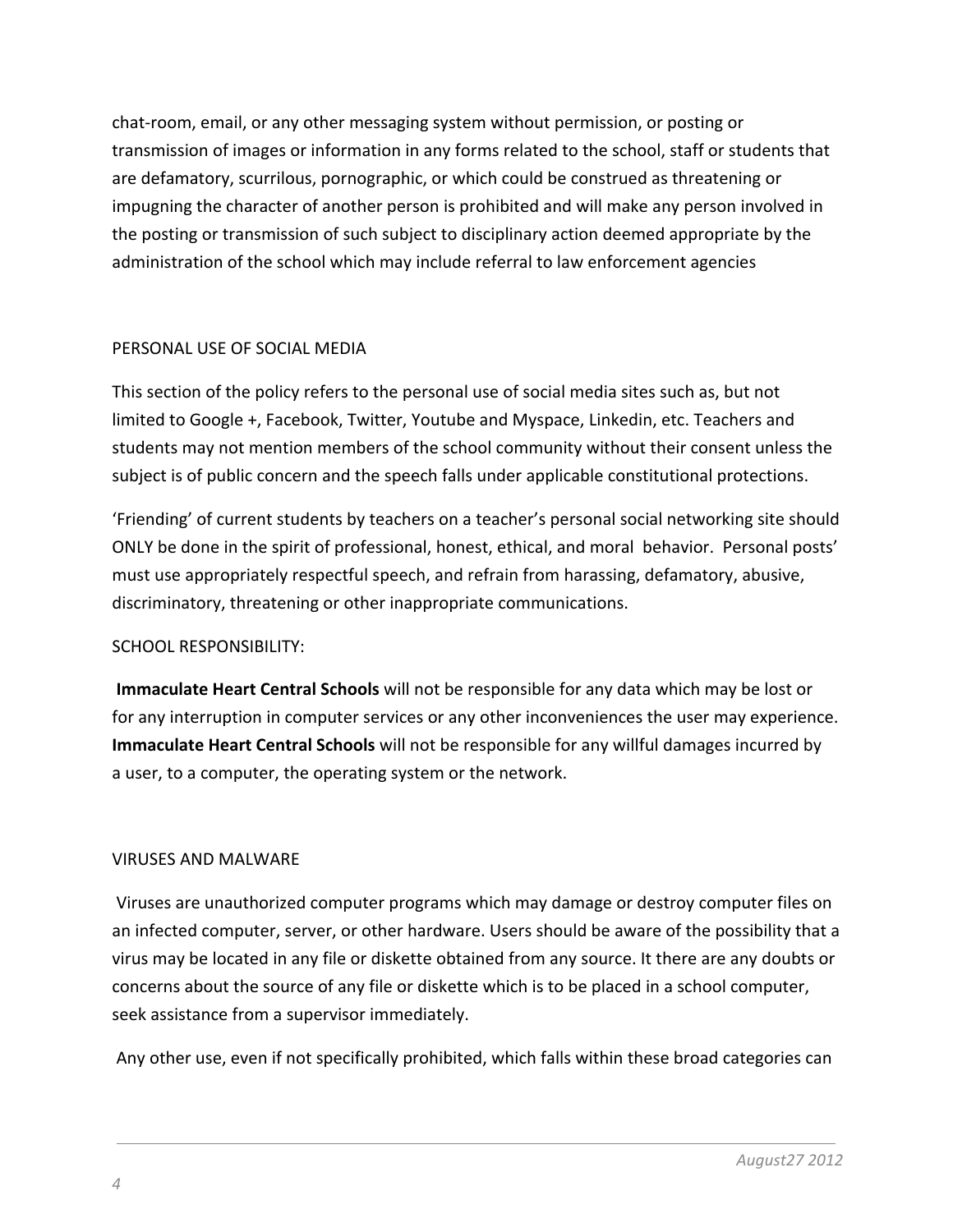be considered to be inappropriate. If there is any confusion about the propriety of an action, please consult a system administrator.

If a violation of these guidelines is observed or reported, the school will respond by investigating through a system administrator and, if appropriate, the Principal. During such an investigation, a user's privileges may be suspended. If a user is found to violate this policy, that user's privileges may be permanently revoked. Other disciplinary action is also possible under this circumstance. Finally, users may be held responsible for any liability, damages, or expenses resulting from any use of the school's computer resources in violation of this policy.

## IMMACULATE HEART CENTRAL SCHOOL SYSTEM TECHNOLOGY ACCEPTABLE USE POLICY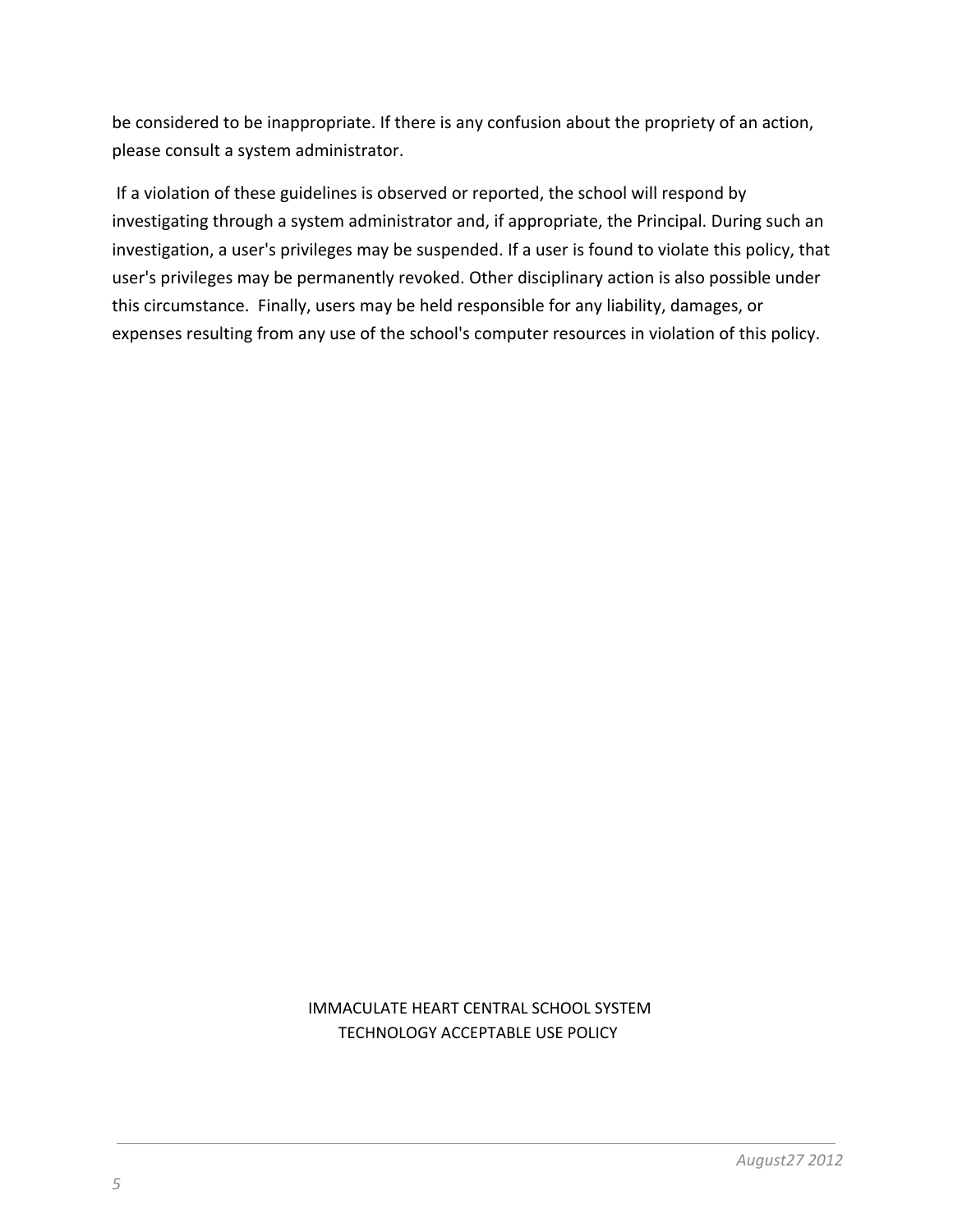#### **Parent or Guardian: We ask that you review this policy with your child and sign below:**

#### **Student Internet Access Contract**

I understand that when I am using the Internet or any other computer/telecommunications device, I must adhere to all rules of ethical behavior, courtesy, etiquette, and laws and policies regarding the copying of information as prescribed by either Canon Law or Federal, State, or local constitutional laws, or the policies the Diocese of Ogdensburg and **Immaculate Heart Central Schools** system.

My signature below and that of my parents(s) or guardian(s) signature means that I agree to follow the guidelines of this Acceptable Use Policy for Technology for the Immaculate Heart Central School system.

| Student Name/ID                                       |          |  |
|-------------------------------------------------------|----------|--|
| Student Signature                                     | Date / / |  |
| Graduation Year <b>Called Accord Contract Control</b> |          |  |
| Room Number (Home Room /Elementary)                   | Grade    |  |

#### **Student Access Contract**

I hereby release Immaculate Heart Central School system, its personnel and any other institutions with which it is affiliated, from any and all claims and damages of any nature arising from my child's use of, or inability to use, the Internet Access, including but not limited to claims that may arise from the unauthorized use of the system to purchase products or services.

I will instruct my child regarding any restrictions against accessing materials that are outlined by the Acceptable Use Policy for Technology for the **Immaculate Heart Central Schools** system. I will emphasize to my child the importance of following rules for personal safety. As the parent or guardian of this student, I have read the Acceptable Use Policy for Technology for **Immaculate Heart Central Schools**. I hereby give my permission for my child to use the Internet and will not hold **Immaculate Heart Central Schools** liable as a result of my daughter's/son's use of the Internet on school premises. I understand that my child has agreed not to access inappropriate material on the Internet.

| Parent/Guardian Signature |  |  |
|---------------------------|--|--|
|                           |  |  |